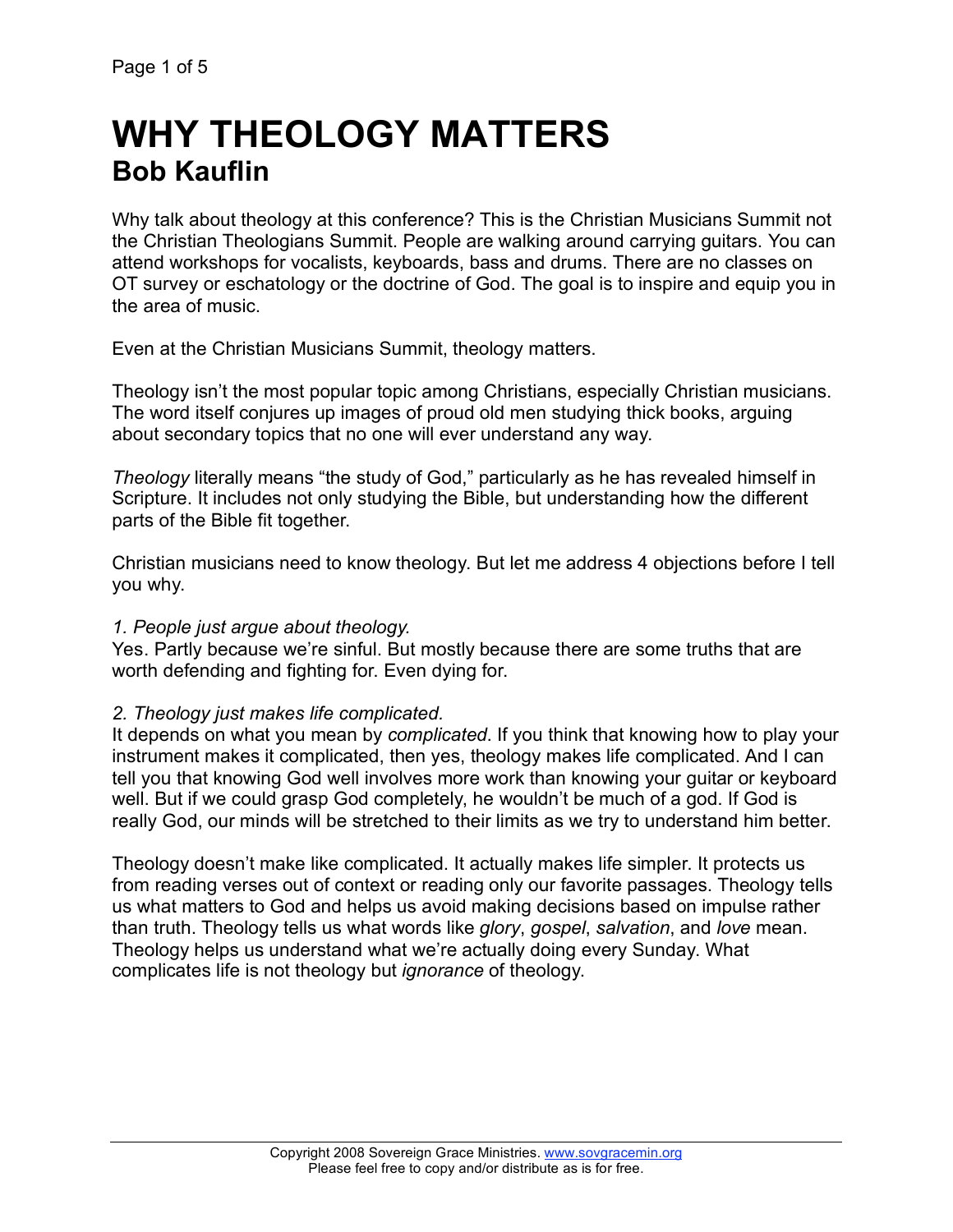*3. Studying theology makes people proud.*

It shouldn't. The better we know God, the humbler we should be. The more we should realize that what we know will always be dwarfed by what we don't know. Listen to theologian Paul:

*Oh, the depth of the riches and wisdom and knowledge of God! How unsearchable are his judgments and how inscrutable his ways! "For who has known the mind of the Lord, or who has been his counselor?" "Or who has given a gift to him that he might be repaid?" For from him and through him and to him are all things. To him be glory forever. Amen.* 

#### *4. We'll never know it all anyway.*

Just because we can't know everything about God, doesn't mean we can't know some things truly. God has revealed himself to us in his word and given us his Spirit so that we can *know* him.

Scripture is divine *revelation.* It is not a collection of opinions of how different people see things that tells us more about the people than the things. No. It gives us God's perfect knowledge of himself and of all reality. It is given to us in a form we can understand. The reason God gave it to us is that he wants us to know. Not to guess. Not to have vague impressions. And certainly not to be misled. He wants us to *know.* (David Wells, *The Courage to Be Protestant*)

Instead of causing problems, theology, rightly applied, *solves* problems. It tells our minds what to think so our hearts can know what to feel and our wills can know what to do, all so we can love God more fully and passionately.

Here are three reasons theology should matter to Christian musicians:

### **1. You're already a theologian.**

Every Christian, musical or otherwise, is already a theologian. The question is, are you a good theologian or a bad one?

We're *good* theologians if what we say and think about God lines up with what Scripture says and affirms. We're *bad* theologians if our view of God is vague, or if we think God doesn't really mind sin, or is we see Jesus as a good example and not a Savior, or if we our god is too small to overcome evil or too big to care about us.

How do you become a good theologian? First, by reading, studying, and meditating on the Bible, God's self-revelation. Many of us study our Bibles like we exercise. We know it's good for us. We try to get to it. We talk as though we actually have a regular routine. And most of the time we forget to do it.

You also become a good theologian by reading books written by those who have read, studied, and meditated on the Bible.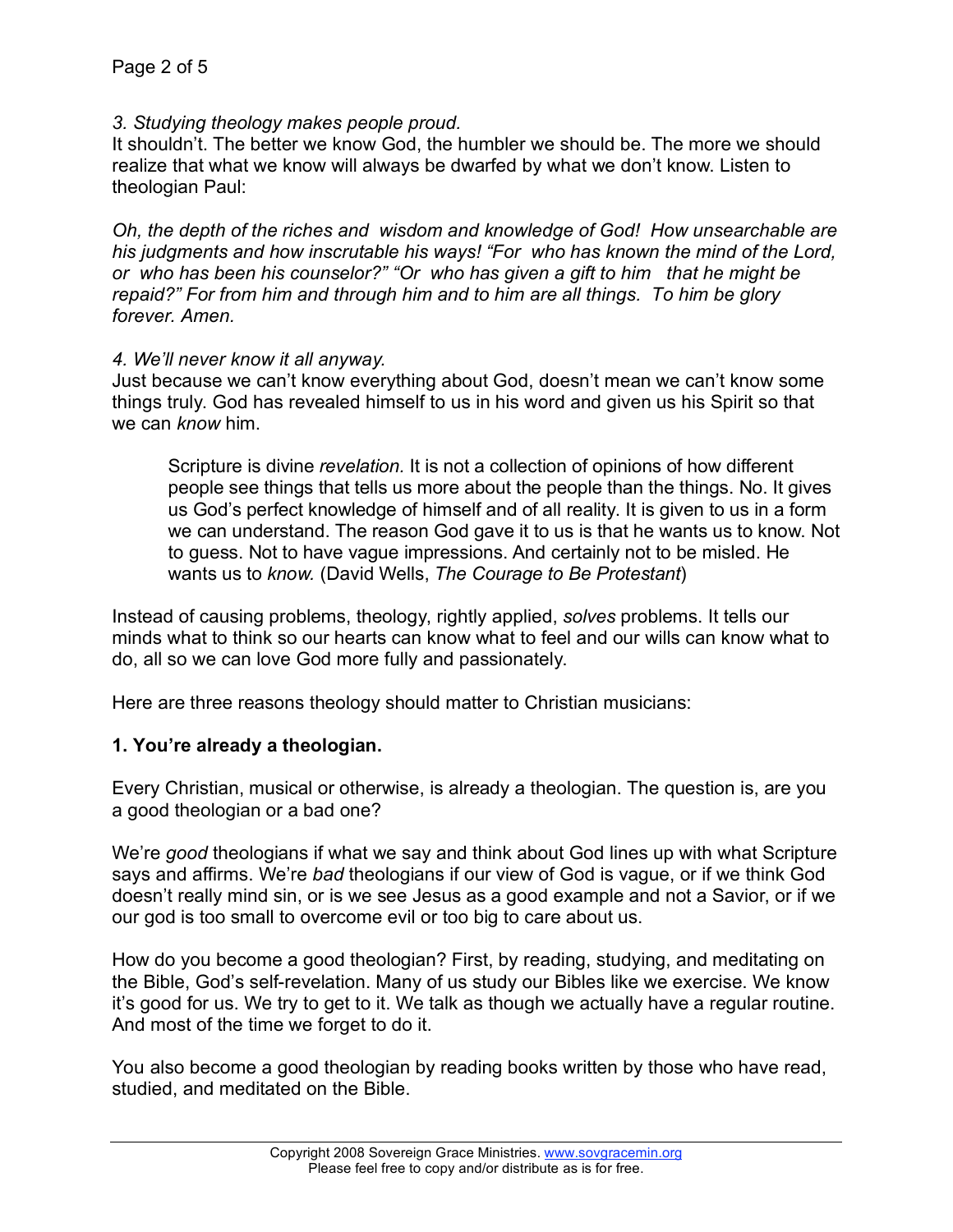I've met people who don't read theology books because they don't want their understanding of the Bible to be influenced by anyone else. What they're saying is: "God couldn't possibly use another person to help me understand his Word more clearly." That's ridiculous. I need all the help I can get. So do you.

*Knowledge of the Holy* — A.W. Tozer *Knowing God* and *Concise Theology* — J.I. Packer *Systematic Theology* —Wayne Grudem *Worship Matters – I wrote this as a "Theology 101" for worship leaders and musicians.*

## **2. God reveals himself primarily through words, not music.**

Like me, you've probably had profound encounters with God during musical worship.

2 Chron. 5:13 when the song was raised, with trumpets and cymbals and other musical instruments, in praise to the LORD, "For he is good, for his steadfast love endures forever," the house, the house of the LORD, was filled with a cloud, 14 so that the priests could not stand to minister because of the cloud, for the glory of the LORD filled the house of God.

Or how about when David played the lyre for King Saul (1 Samuel 16:23)? Haven't you experienced an unusual peace or sensed God's nearness in an unexpected way while music was playing? When that happens it's a gift from God.

But we can wrongly start assuming that words restrict the Spirit, while music enables us to experience God in fresh and powerful ways. We're drawn to that exciting world of emotions, unpredictability and spontaneous impulses that's hard to define but definitely experienced.

If God had wanted us to know him primarily through music, the Bible would be a soundtrack, not a book.

Being moved emotionally by music is different from being changed spiritually by God's truth. Music affects and helps us in many ways, but it doesn't replace truth about God. By itself, music can never help us understand the meaning of God's self-existence, the nature of the Incarnation, or Christ's substitutionary atonement.

To put it simply, truth outlasts tunes. If we want to know God better, we'll have to study his Word.

What if I were as devoted to studying and listening to God as I am to studying and listening to music? The results could be radical.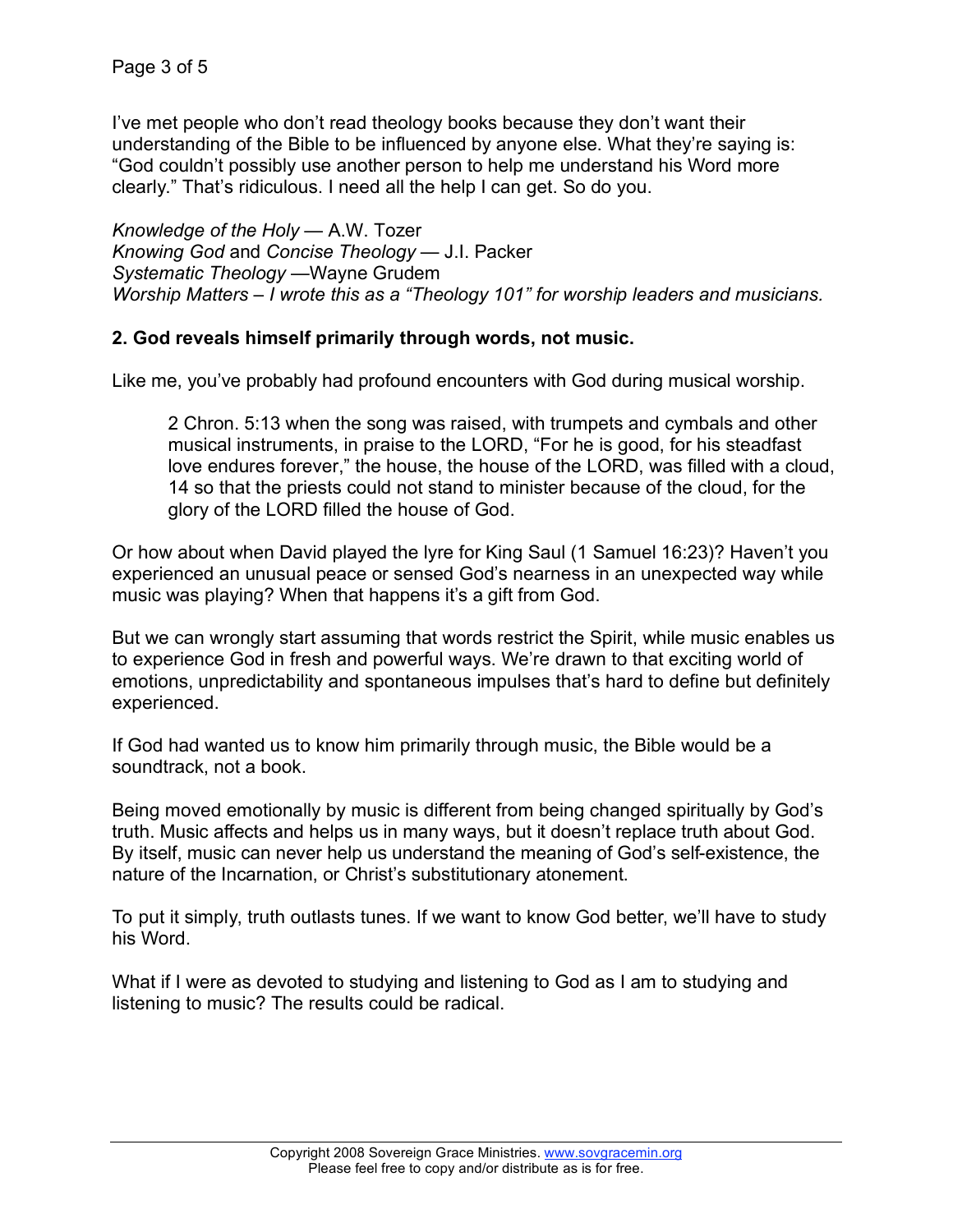# **3. Being good theologians makes us better musicians.**

I'm not saying that we should study theology so that we can become better musicians. But being a better musician is simply a fruit of being a good theologian. Here are some of the things theology teaches us:

 *Theology teaches us what music is meant to do.* Music is meant to draw out and express strong emotions for God. Music is meant to serve words, not overpower or overshadow them. Music is meant to edify and express unity in the church, not discourage and divide it. Music, with all its styles, variations, and genres, is meant to give us a picture of God's creativity and glory. Music isn't meant to bring God down, make God show up, or somehow

manipulate God's presence. That's the Holy Spirit's job, and he can make us aware of God's presence with or without music.

 *Theology teaches us that worship is more than music.* The words we use translate "worship" in the Old and New Testaments have to do with bowing down, showing reverence, and serving God in all of life. Only a few times is worship connected with music.

Music is an expression of my worship to God, not the sum total of it or even the best part of it.

God is worshiped when husbands love their wives, when children obey and honor their parents, when we share the gospel, when we're committed to a local church, when we serve others, when we're generous and joyful in the midst of trials. We're worshiping God when we draw on his grace to resist gossip, pornography, and anger.

*Theology teaches us that Jesus is better than music.*

Music can give me temporary comfort. Jesus can give me lasting comfort. *2Th. 2:16 Now may our Lord Jesus Christ himself, and God our Father, who loved us and gave us eternal comfort and good hope through grace,* 

Music can't bring me into God's presence – Jesus can and did. *Heb. 10:19 Therefore, brothers, since we have confidence to enter the holy places by the blood of Jesus,*

Music didn't die for my sins to reconcile me to God. Jesus did. *1Pet. 3:18 For Christ also suffered once for sins, the righteous for the unrighteous, that he might bring us to God,* 

Music isn't the mediator between me and God. Jesus is. *1Tim. 2:5 For there is one God, and there is one mediator between God and men, the man Christ Jesus,*